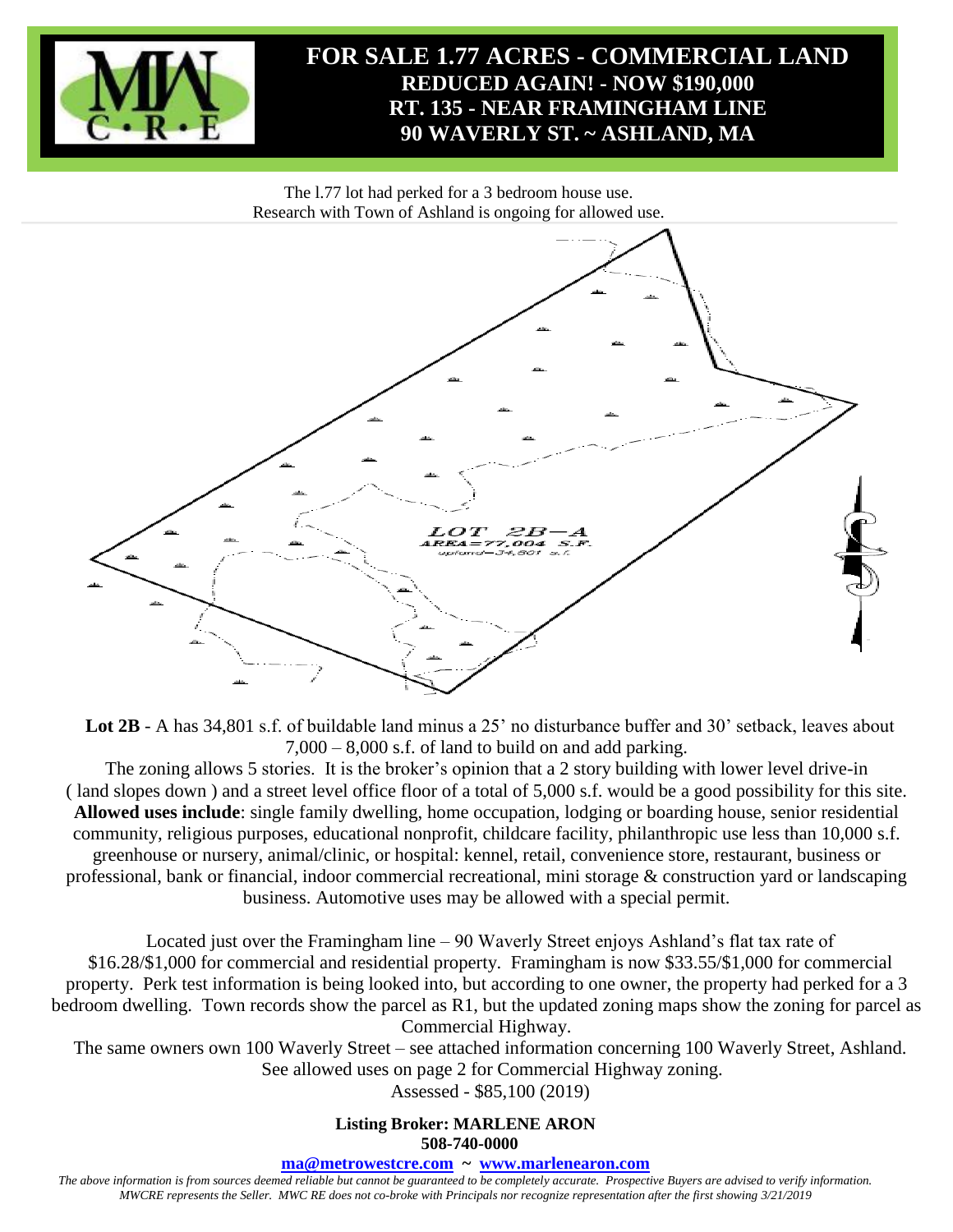## **NEXT DOOR IS 100 WAVERLY STREET, ASHLAND, MA TRADEMARK OFFICE BUILDING ( SAME OWNERS) INFORMATION BELOW**



| Bldg                 | : $10,816$ s.f. $+ 5,408$ full                       |
|----------------------|------------------------------------------------------|
|                      | basement with gym                                    |
| <b>Tenancy</b>       | : Multiple Tenants                                   |
| <b>Lot Size</b>      | : 1.23 acres. Adjacent                               |
|                      | commercial 1.77 acre lot avail.                      |
| Zoning               | : Highway Commercial                                 |
| Frontage             | : over 300 ft.                                       |
| <b>Year Built</b>    | : 2004                                               |
| <b>Drive-in Door</b> | $\div 1$                                             |
| <b>Loading Dock</b>  | $\colon 1$                                           |
| <b>Sprinklered</b>   | : Yes                                                |
|                      | <b>Handicapped Access: Yes, lift to second floor</b> |
|                      |                                                      |

**100 WAVERLY ST.ASHLAND. TRADEMARK BUILDING 1 ST FLOOR OFFICE SUITE 2,447 s.f. MAY BE AVAILABLE EARY SUMMER.**

## **ALLOWED ZONING USES INCLUDE:**

Business/prof. office, Medical/dental office, Agricultural use, Greenhouse nursery, Animal clinic/kennel, Retail, Lodging, Boarding house, Adult daycare, Religious, Educational, Assisted living, Non-profit, Child care, Municipal buildings, Nursing home, B&B, Convenience store, Bank, Mini-storage, Single family, facility, Construction/landscaping business, Computer development – all should be confirmed.



**Listing Broker: MARLENE ARON 508-740-0000 – cell [ma@metrowestcre.com](mailto:ma@metrowestcre.com) ~ [www.metrowestcre.com](http://www.metrowestcre.com/)**

*The above information is from sources deemed reliable but cannot be guaranteed to be completely accurate. Prospective Buyers are advised to verify information. MWCRE represents the Seller. MWC RE does not co-broke with Principals nor recognize representation after the first showing.*